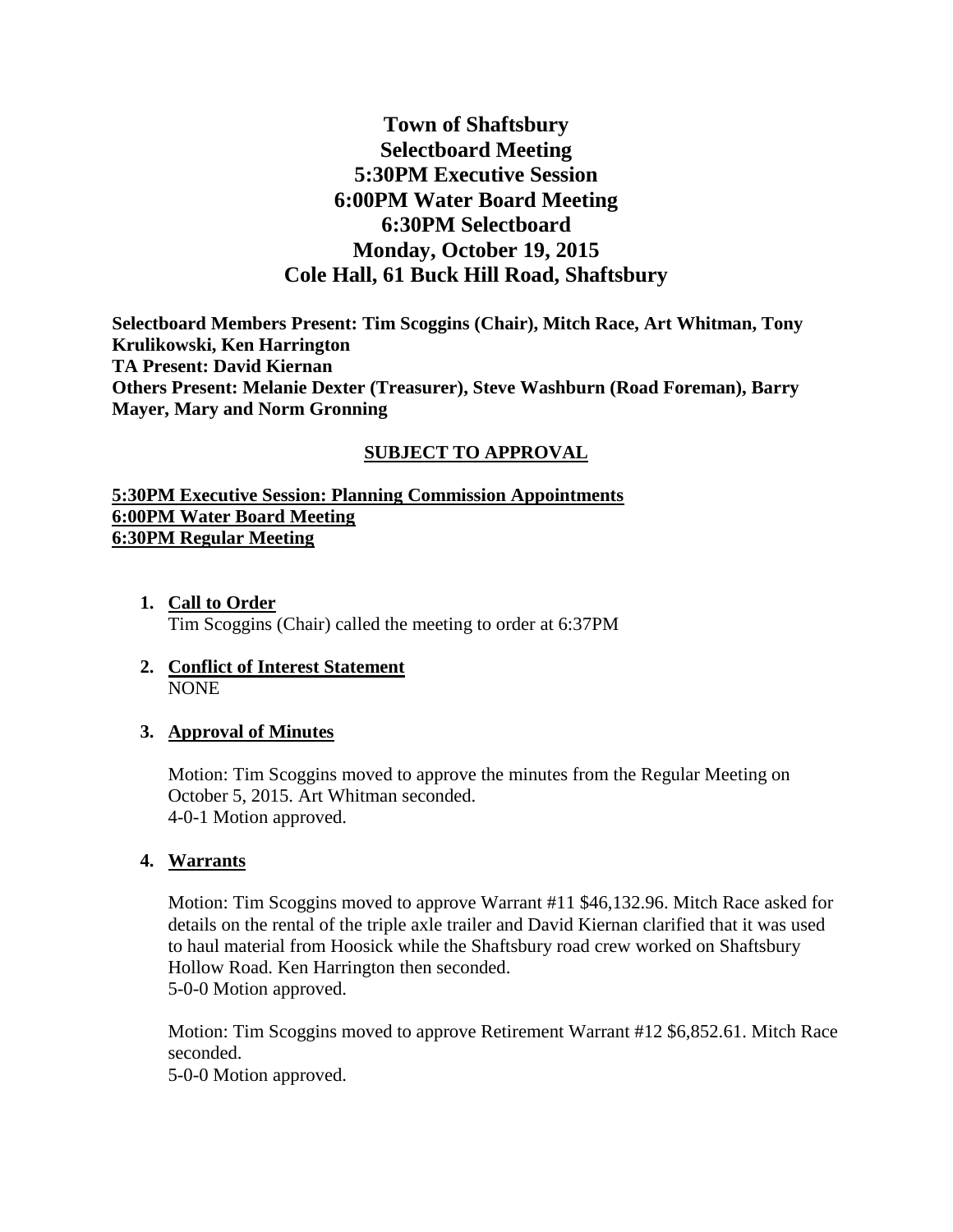Motion: Tim Scoggins moved to approve Retirement Warrant #12 \$125.18. Mitch Race seconded.

5-0-0 Motion approved.

Motion: Tim Scoggins moved to approve Payroll Warrant #8 \$16,639.72. Mitch Race seconded. 5-0-0 Motion approved.

### **5. Announcements**

NONE

# **6. Public Comments**

NONE

# **7. Treasurer's Report – Melanie Dexter**

Melanie Dexter presented a Report with a comparison between last year's revenue/expenditures versus budget as of the end of October 2014 and current figures (mid October 2015). Expenditures were nearly the same on both reports.

Ms. Dexter then reported that the draw(s) on the Line of Credit had carried the Town through the period immediately prior to the collection of taxes and there was now approximately \$635,000.00 cash-on-hand. As of the date of the meeting, approximately \$615,000.00 of the tax revenue had been deposited into the Town's account.

Ms. Dexter further reported to the Selectboard that the numbers for last year's budget had been finalized. The Town had budgeted for \$120,000.00 to be drawn on general fund and \$32,500.00 was used, leaving the Town approximately \$88,000.00 under budget.

### **8. Planning Commission Member Announcements**

The Selectboard met in Executive Session at 5:30PM to review the letters of support and objection received in reference to the pending appointments to the Planning Commission. Four candidates had applied for two available slots on the Commission. After a "frank and spirited discussion", the Selectboard selected Briee dell Rocca and David Mance to serve on the Planning Commission.

Mitch Race thanked all of those who applied for the position on the Commission.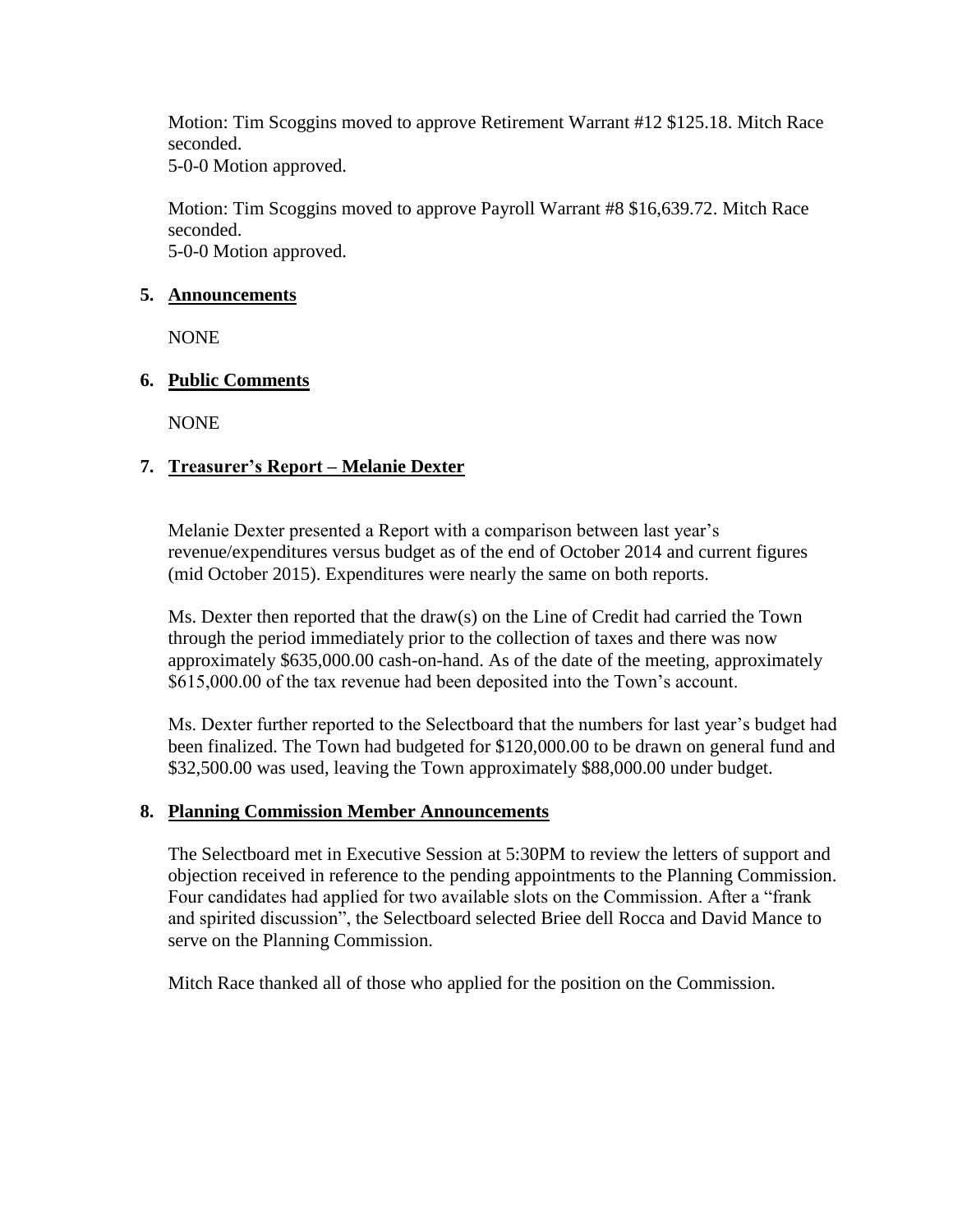#### **9. Road Foreman Report**

Steve Washburn began his report by stating that the grading is a bit behind schedule with the removal of the autumn leaves adding to the work required. The paving of East Road and the re-fabricing of the entrance of Shaftsbury Hollow Road have been completed. Tim Scoggins inquired as to how much fabric had been laid on Shaftsbury Hollow Road and Mr. Washburn estimated that 1,400 feet had been laid, hopefully making travel in the spring easier. Mr. Washburn said that the road crew had also hoped to work on Ehrich Road but weather may not allow for the project to be completed before winter.

Art Whitman then informed the Selectboard that it had come to his attention that the Village of North Bennington has a mower that will mount to the end of an excavator that is currently not being used (as North Bennington does not own an excavator). Steve Washburn indicated that he had inspected the mower attachment and it looks to be in good shape. Mr. Washburn needs to look into changing how it would attach to the coupler and also look into whether or not the excavator has enough volume. Mr. Washburn confirmed that this mower attachment would do the same job as the John Deere tractor now on-hand for "pushing back" tough-to-reach areas. David Kiernan asked Mr. Washburn if the Town would need to enter into an agreement with North Bennington (for mowing) or if the Town would be able to purchase the mower attachment outright. Mr. Washburn said North Bennington was willing to sell the attachment to the Town of Shaftsbury.

Art Whitman, David Kiernan and Tim Scoggins all commented that the contractor used to do the regular mowing this year had done a good job and public comments on the mowing were positive.

Tim Scoggins inquired about setting up the meeting with the resident on Blueberry Hill who has a berm and wire fence that is likely impeding drainage from the roadway. David Kiernan said the resident was available to meet on Friday, October 23, 2015. Mitch Race brought up the idea of doing an engineer study on the drainage but it was agreed that a meeting with the resident should take place prior to forming a plan. A brief discussion followed about who would like to be in attendance for this meeting and it was determined that if more than three (3) Selectboard members were present, it would constitute a quorum and the meeting would need to be warned. David Kiernan said he would warn the Friday, October 23, 2015 meeting.

David Kiernan then brought up the purchase of sand for the winter. Mr. Kiernan said that the Town would need to purchase 2,500 tons of sand and 2,500 tons of the 3/8" stone from Peckham to be mixed with salt to prevent freezing. This year the Town is unable to pick up the sanding materials on demand so there is a need for space to store and mix the materials. Steve Washburn looked into storage at the landfill site but there appears not to be adequate space for the 5,000 tons. David Kiernan also presented an alternative whereby the unsalted piles could be stored at Howard Park but that presents a potential access issue. Ken Harrington proposed storage on the south end of the landfill mound, near the tire pile. David Kiernan said the crew would take another look at the landfill site.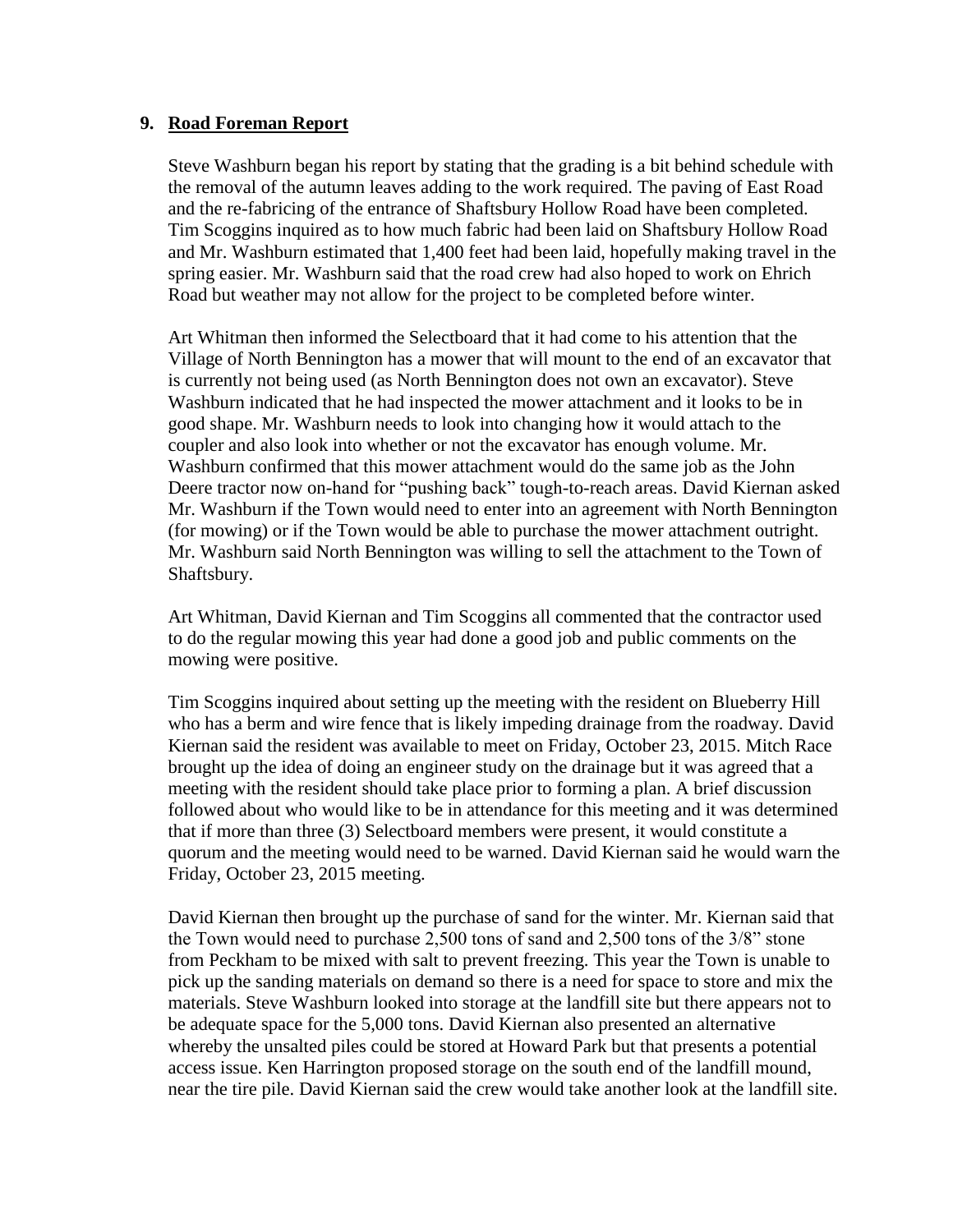Steve Washburn then said that Peckham did say that if the Town commits to buying the material, they would consider allowing the pile near the precast building(s).

Tim Scoggins then explained that the 3/8" stone would be used again this year in hopes of providing longer-lasting traction on the roads. Last year's stone was slightly larger than recommended and possibly lead to some washboarding on the back roads.

Barry Mayer, a Town Line Road resident, asked Mr. Washburn if the road crew ever digs up the road to loosen it and then pack it back down to smooth out the potholes. Steve Washburn confirmed that the Town did dig up to 6 inches on the roads from time to time.

Tim Scoggins segued to the Town's need for additional road material to maintain good driving surfaces. David Kiernan informed the Selectboard that Richmond VT currently covers all of their gravel roads every seven (7) years with four (4) inches of new material. Mitch Race inquired if Richmond was comparable in terms of mileage of dirt roads compared to Shaftsbury and David Kiernan said that it was not but he was looking at new ideas for maintaining the roads and trying to make them realistic for the Town. Mr. Kiernan said that the goal was maintenance of good roads rather than allowing the roads to deteriorate to a state requiring intensive rehabilitation.

#### **10. Audit Committee on Community Appropriation Requests**

David Kiernan presented the Selectboard with handouts from the Audit Committee requesting information from community programs regarding appropriations for the next budget year. These handouts are virtually the same as last year's requests.

Tim Scoggins reminded the Selectboard that there had been questions raised in the past regarding how to deal with community appropriations but it was ultimately decided that there was no reason to change procedure.

Art Whitman and Tim Scoggins then clarified that the community appropriations were to be voted on separately, following the vote on the budget at Town Meeting.

#### **11. GIS Maintenance Agreement Renewal**

David Kiernan informed the Selectboard that the company overseeing the maintenance of the GIS mapping system for the Shaftsbury Listers required a signed document from the Selectboard to continue service for the year. The cost for the maintenance is approximately \$1,800.00 per year.

Mitch Race inquired if the service was related to the generation of maps or sales reports. Tim Scoggins then read a summary of the services provided according to the documentation sent to the Selectboard and it was determined that this Agreement pertained to the rental of software and accompanying technical support for the Listers.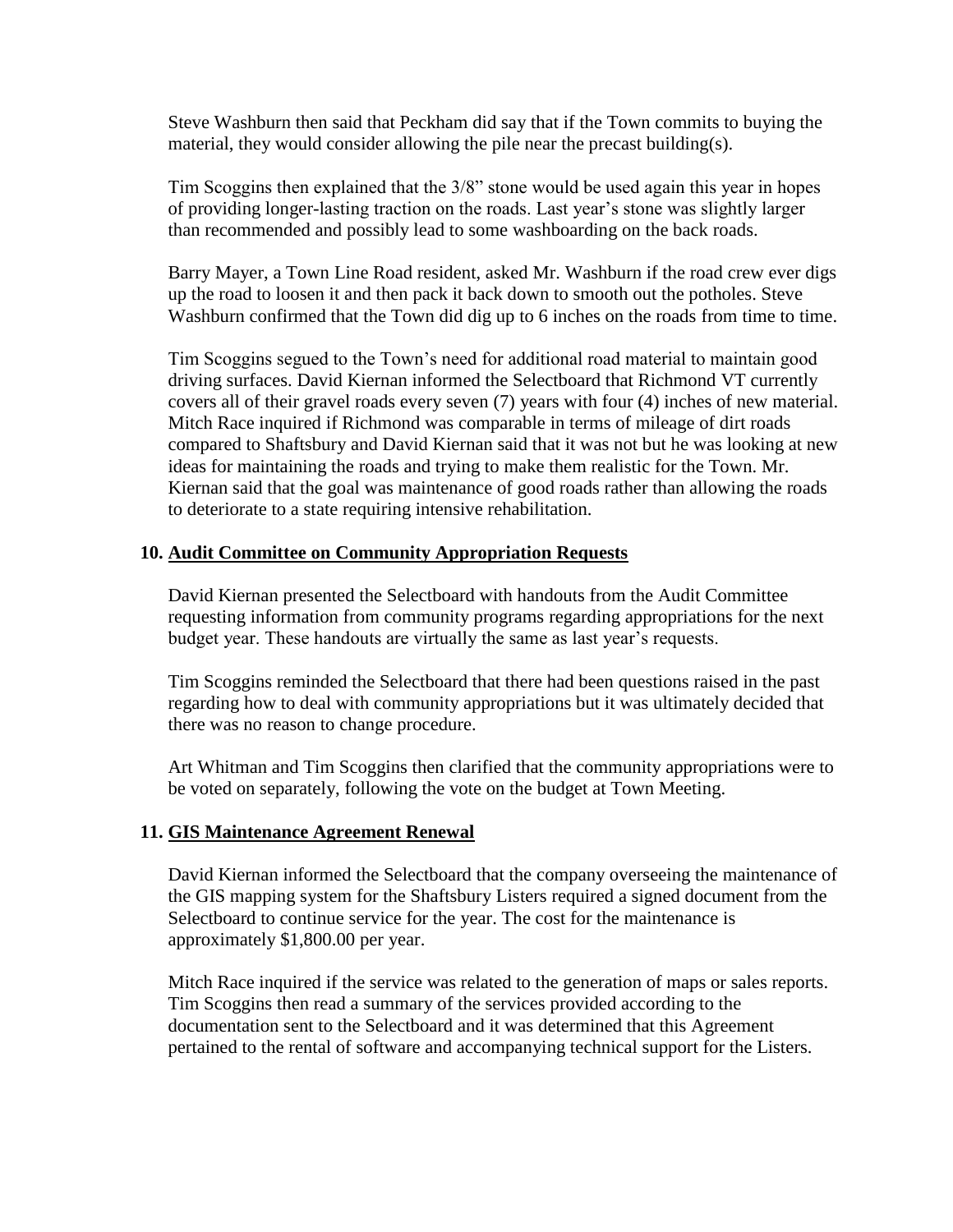Motion: Tim Scoggins moved to sign off on approval for continued maintenance on the GIS system. Art Whitman seconded. 5-0-0 Motion approved.

#### **12. Road Name Change – Sawmill Road to East Mountain Road**

David Kiernan asked the Selectboard to move to change the name of Sawmill Road to East Mountain Road so that the E-911 address may be formally changed. There were no objections from the residents of the road, after receipt of two certified letters and an opportunity to comment at two public meetings.

Motion: Tim Scoggins moved that the name of Sawmill Road be changed to East Mountain Road. Mitch Race seconded. 5-0-0 Motion approved.

### **13. Agreement for Use of Surplus Property – Fire Dept**

Tim Scoggins informed the Selectboard that the Town has received a collapsible water tank from the State of Vermont to be used in the event of a forest fire. David Kiernan presented an agreement to be signed by the Selecboard stating that the Town would provide insurance coverage on the tank, valued at \$7,000.00.

The tank is currently at the Old Depot firehouse where Gerry Mattison is working on improvements to its pump. David Kiernan informed the Selectboard that if the pump is not operational, the Town will send it back.

Mitch Race pointed out a clause in the agreement referring to the State's ability to review Town records but it was clarified by Mr. Scoggins and Mr. Kiernan that these records pertained only to the water tank.

Motion: Tim Scoggins moved to approve and sign the agreement for the collapsible water tank. Mitch Race seconded. 5-0-0 Motion approved.

### **14. FY17 Budget Planning**

Prior to the commencement of a discussion related to the FY17 Budget, Tim Scoggins noted that a separate agenda item for the night's meeting had been created for the discussion of the Town Garage.

David Kiernan had presented members of the Selectboard with a draft budget prior to the meeting. Mr. Kiernan began his comments by saying that the next year's budget would show no increase over this year's budget. A 34% decrease in the Town's debt service ratio will allow transfers to reserve accounts in an approximate amount of \$109,000.00. The reserve accounts that will benefit will be for road materials, the Class Three fund and the paving reserve. Taxes will not be increased.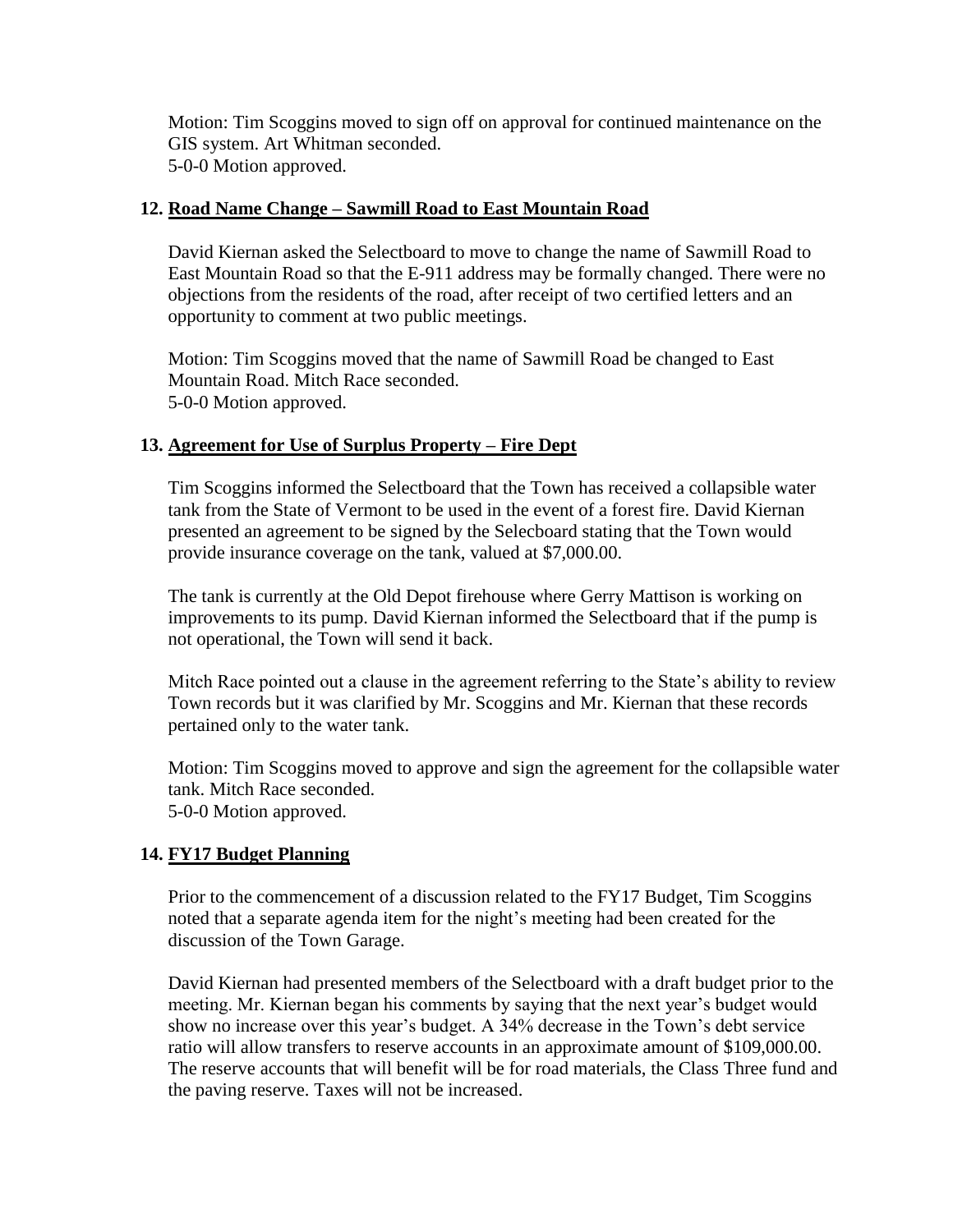Mr. Kiernan then moved on to a discussion regarding scheduling of department heads to come in and review the budget. Mr. Kiernan offered two possibilities: scheduling time within regular Selectboard meetings so that the public can watch or scheduling special meetings. Tim Scoggins indicated that traditionally, the Selectboard had held special meetings to review the budget line-by-line. Mr. Kiernan suggested beginning discussions soon in order to spend time on readying the garage question for Town Meeting Day in March.

David Kiernan reminded the Selectboard that the budget came in about \$80,000.00 lower than projected and less was drawn on the general fund than anticipated.

It was then decided that the first special meeting regarding the budget would be on Monday, October 26, 2015 at 6:30PM. Art Whitman will not be able to attend. The next special budget meeting was then scheduled for November 9, 2015. David Kiernan indicated that he would work on a schedule with the department heads.

Finally, Mr. Kiernan informed the Selectboard that in FY18, another \$90,000.00 was coming off as debt and there would be a subsequent increase in the equipment fund. Mr. Kiernan suggested looking at a replacement schedule for fire trucks at that time and a restricting of the way money has been spent.

#### **15. New Town Garage Discussion**

Tim Scoggins began the discussion by reviewing the 2015 goals regarding the road crew and garage. The first items addressed the road crew foreman (now Steve Washburn), the reduction of the crew from six (6) to five (5) men, and the contracting of some work out to third parties.

Over the summer of 2015, the Selectboard explored garage sites and size and have "come full circle" to the landfill site. The owner of the Bernstein property is not interested in selling land to the Town at this time. Mr. Scoggins went on to say that it made sense to put the garage at the landfill site and hoped that objections raised in the past would not be an obstacle.

Tim Scoggins and Ken Harrington reported on the tour they took of the Rupert Town Garage that was essentially a prefab order from Morton. Barry Mayer asked how many bays the garage would contain. Tim Scoggins said there would be 5 total bays (4 with trucks and one for maintenance).

Tim Scoggins then presented an estimate to the Selectboard of the costs of the new garage. He estimated the structure cost to be about \$600,000.00. Miscellaneous items such as road and sitework, utilities, septic, lighting, fence and fueling would total to about \$106,000.00. A salt shed consisting of a semi-permanent structure was initially estimated at \$50,000.00 but David Kiernan adjusted that figure to about \$90,000.00 to allow for space for mixing.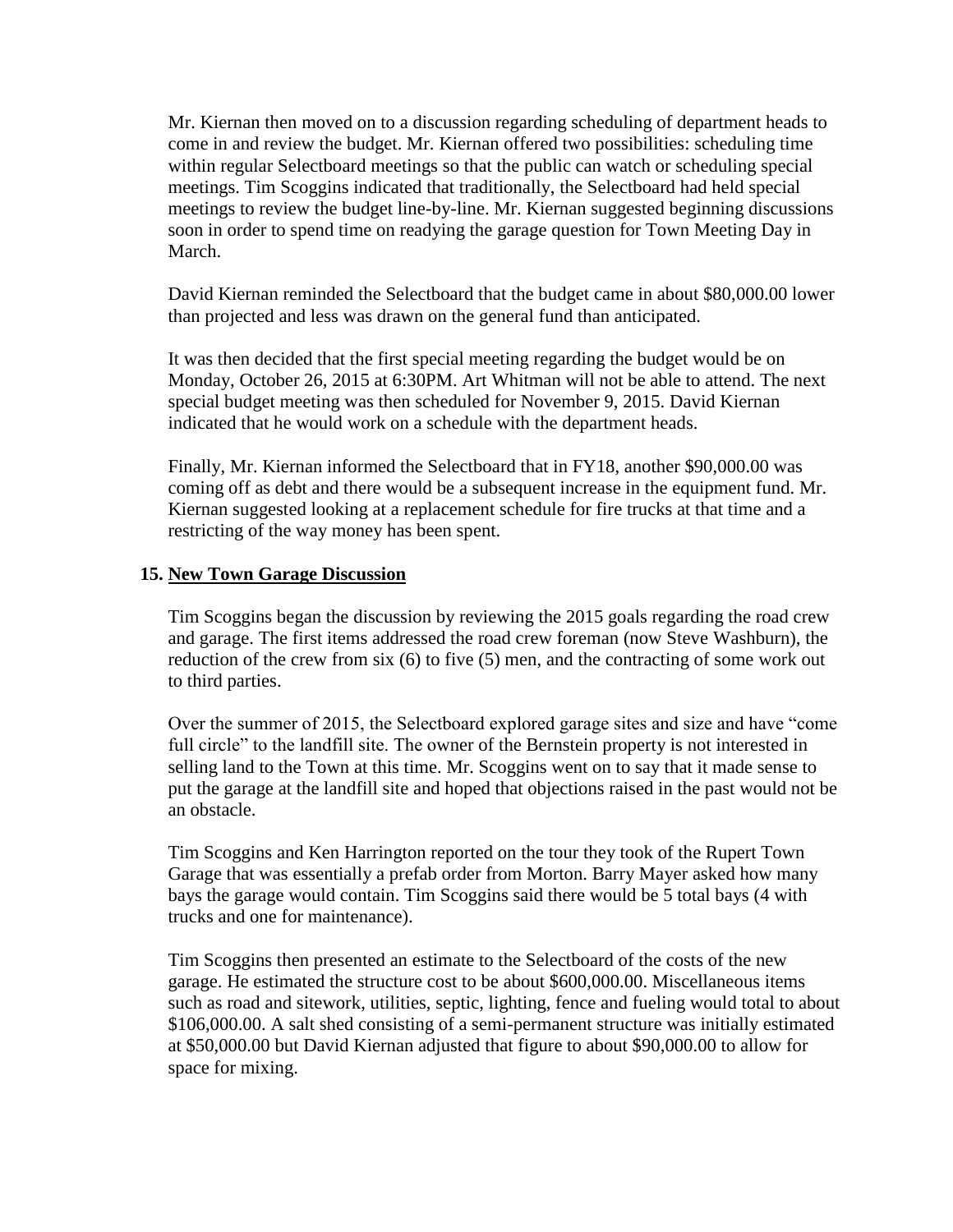Barry Mayer asked about the size of the proposed salt shed. David Kiernan said the building would be 36' x 55' x 100'. Art Whitman asked if a fence would be required and David Kiernan commented that a camera and alarm system may be more effective. Art Whitman then followed up with an inquiry regarding the fueling area as the tanks are owned by the fuel company (John Ray). A concrete slab – possibly with a roof - would still be needed for fueling.

Tim Scoggins then pointed out that payments made to the reserve fund for the garage totaled \$225,000.00, leaving approximately \$570,000.00 to be borrowed for the remainder. Mitch Race asked if it would be possible for the Town to build the access road. Ken Harrington was under the impression that we could build the road. Mitch Race asked about the longevity of the proposed building and Tim Scoggins informed the Selectboard that the building was wood with a metal skin. Heat to the building would be radiant heat.

Tim Scoggins began to discuss the location of the garage and the possibility of moving the transfer station to TAM, Inc. property and allowing TAM to manage the transfer station entirely. This would create a larger area for the placement of the garage (on the site of the existing transfer station). David Kiernan proposed placing the garage closer to the road and simply changing the access to the transfer station from North Road. This would keep the transfer station on Town property. Mitch Race raised concerns about moving the transfer station across the road to TAM, asking what would happen should TAM be sold or prices increase drastically.

A discussion than took place regarding the site originally proposed for the Town garage a couple of years ago. David Kiernan reminded the Selectboard that a Wastewater Permit already exists for the original site and the process may need to be repeated should another site be dedicated for the garage. There are also concerns about getting too close to the landfill cap so communication with the State regarding what they will allow is crucial.

Tim Scoggins suggested that the Selectboard ponder the matter and prepare to discuss and vote on a site at the next meeting.

Another brief discussion regarding funds for road materials followed. Tim Scoggins presented a plan whereby over the next few years, as the debt service ratio decreases, the Town ramp up payments to reserves, but capping those payments at around \$100,000.00. These reserves can be used for maintenance on both the gravel and paved roads, as well as needed equipment.

#### **16. Town Administrator's Report**

David Kiernan began his Administrator's report by presenting the Selectboard with two (2) changes to the Grand List: one for a property adjusted from a \$70,600.00 value to \$106,000.00 (for a building addition) and another from \$69,900.00 to \$265,300.00 (for the construction of a house). Neither building permit had made it into the system and thus, the Listers' records had not been updated.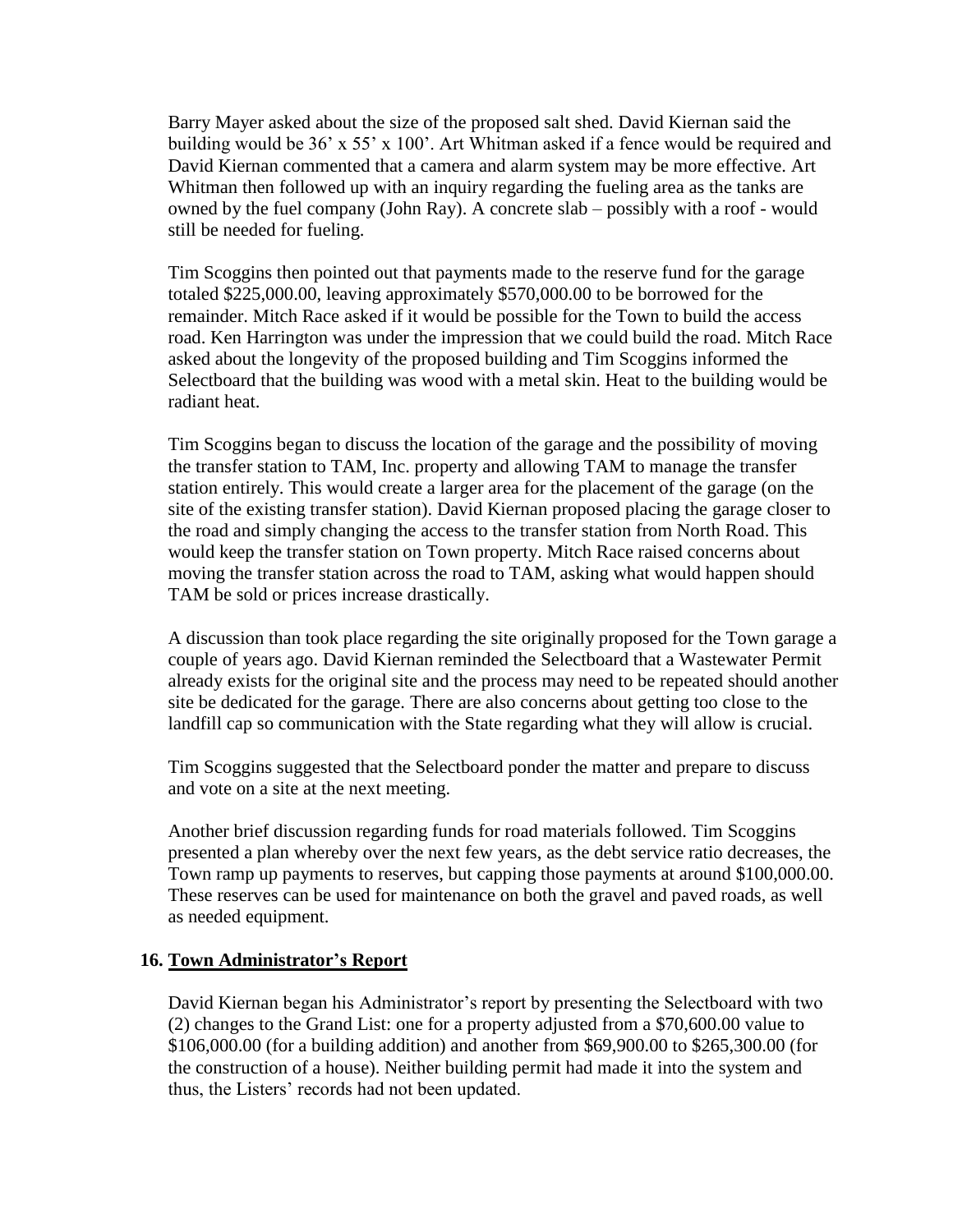Mitch Race inquired if this adjustment would be retroactive. Tim Scoggins indicated that it was the Town's error and David Kiernan was not sure if this would apply to this tax year. Tim Scoggins then clarified that this would apply to the 2015 Grand List.

Motion: Tim Scoggins motioned to correct the Grand List value of 44 Lower East Road from a \$70,600.00 value to \$106,000.00. Mitch Race seconded. Prior to taking the vote, Art Whitman asked for a clarification on the increase and asked if it was legal. Tim Scoggins raised a question of fairness in adjusting the Grand List at this late date with taxes due on November 10, 2015. Tim Scoggins suggested the Selectboard not approve the motion and ask for additional information from the Listers.

0-5-0 Motion not approved.

The second property was not addressed.

David Kiernan presented an application for a new grant to Art Whitman to pass along to the Economic Development Committee to assist in developing an economic development plan.

Mr. Kiernan then informed the Selectboard that the audit process would soon begin with the firm of Sullivan & Powers. Joan Vargo would be the primary individual working on pulling together materials for the audit. The auditors are expected to review the documentation in mid-November.

David Kiernan reported on the progress of the Church Street/Route 7A sidewalk project, stating that the State had approved the radar signage and that a speed survey would likely be required. As the property is in a historic district, there will be a review period of about a month but this should not delay bidding for the project, slated for February.

Mr. Kiernan updated the Selectboard on the latest incident of the burning of garbage, which had been investigated by Fire Warden Gerry Mattison. Mr. Mattison now has the ability to issue a criminal summons and warned the resident in question that the next incident of this type of burning would result in said summons and an ordinance. David Kiernan asked for law enforcement to become involved in order to document the burning.

Tim Scoggins inquired about a proposed solar field on Buck Hill that required a Certificate of Public Good. The Selectboard determined it would collectively review the information provided regarding this project but also concluded that it could not effectively halt the project and the Certificate amount to giving the project the Town's "blessing."

#### **17. Other Business**

NONE